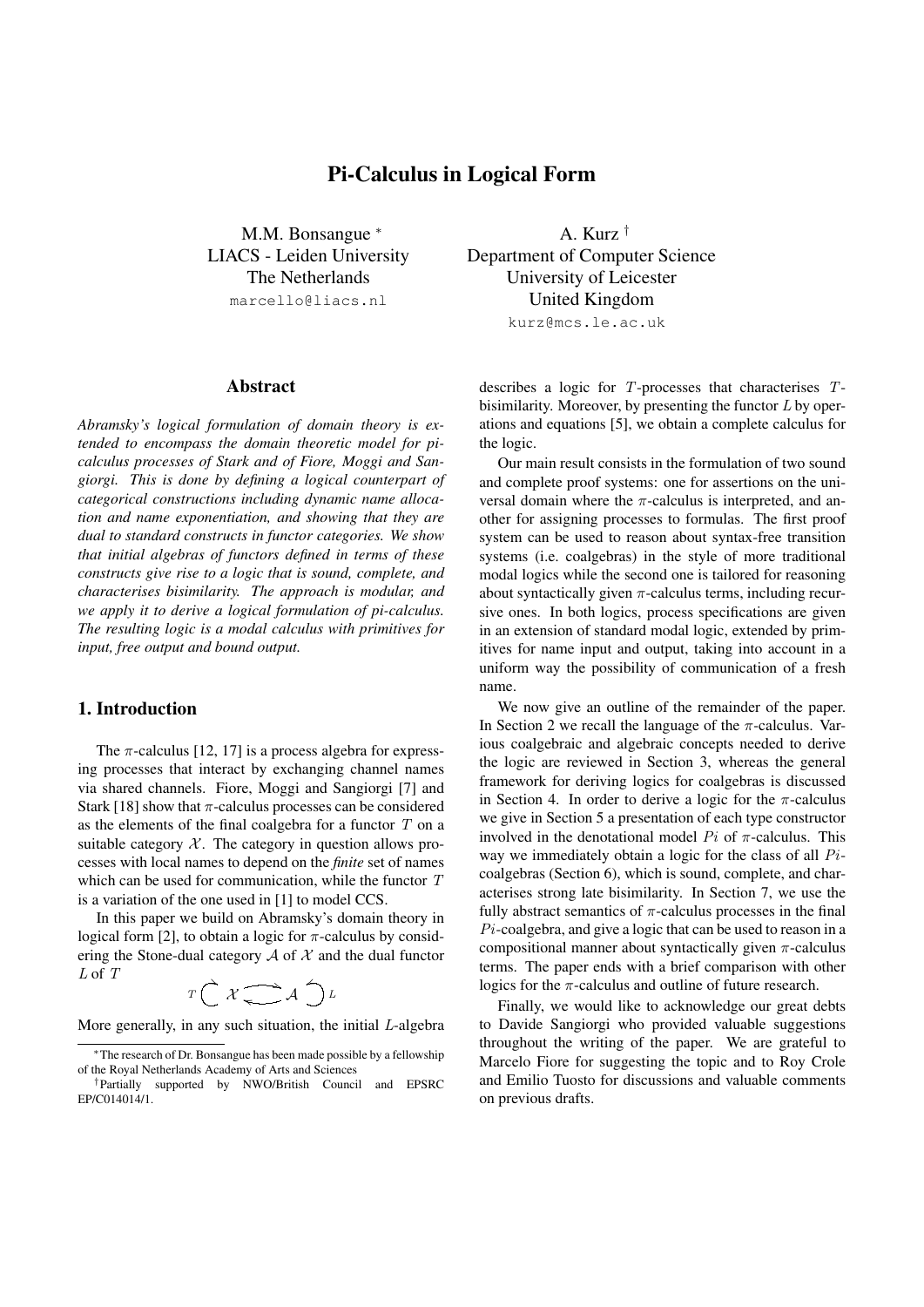## 2. The  $\pi$ -Calculus

We let  $a, b$  range over names; x over process variables; and P, Q over processes. The syntax of processes is as follows:

$$
\begin{array}{ll}\n\alpha & ::= & a(b) \mid \overline{a}b \mid \tau \\
P & ::= & 0 \mid x \mid \alpha.P \mid [a = b]P \mid [a \neq b]P \mid P + P \mid \\
P|P \mid (\nu a)P \mid \mu x.P\n\end{array}
$$

The process constructs available in the calculus are the inaction process, the process variable, action prefixing, matching, mismatching, choice, parallel composition, restriction and recursion. Actions can be inputs, output, and silent move. Bound output  $\overline{a}(b)$  is an extra action needed to describe the output of a private name  $b$  along  $a$ , and extending the scope of  $b$  to the receiver.

Names can be bound by the restriction and input prefix constructs, process variables by the recursion construct. *Free names* (fn) and *free variables* (fv) of a process are defined as expected.

We use a slightly different syntax than that of the original π-calculus as introduced in [12]. Indeed, we allow processes to contain process variables, and hence to be *open*. A closed process is a process not containing free process variables, but it may contain free names. We use process variables for recursion. A standard alternative to recursion is the use of replication. Replication  $P$  can be encoded as the process  $\mu x . (P|x)$ .

We refer to [17] for a detailed description of the above constructs, and in particular for their associated labelled transition rules and derived notion ∼ of strong late bisimilarity between  $\pi$ -calculus processes. Strong late bisimilarity is not a congruence relation, because it need not be preserved by input prefixing; the induced congruence  $\sim^c$  is called *strong late congruence*.

### 3. Coalgebras, Algebras, Stone Duality

Given a locally small category C, its class of objects is denoted by  $|C|$  and the set of arrows from A to B by  $C(A, B)$ . The category of sets and functions is denoted by Set. Since  $\pi$ -calculus processes are defined over a finite set of free names available for interactions, we are particularly interested in functor categories  $C^{I}$ , where I is the category of finite sets i with injective maps  $\iota:j \to i$ . A functor X in  $C<sup>I</sup>$  associates to each finite set (of names) an object in C. Further, the action of  $X$  on an injection in **I** can be thought of as a relabelling operator [7, 18]. We will make use of the fact that, up to equivalence,  $(I, 0, +)$  is the strict monoidal category with initial unit 0 freely generated from one object 1. In order to describe the action of a functor in  $\mathbb{C}^{I}$  on arrows in I, it is enough to say what it does on bijections  $i \cong i$  and on inclusions  $i \hookrightarrow i + 1$ .

Coalgebras Coalgebras are simple mathematical structures for describing dynamical systems like automata and transition systems [16]. Given an endofunctor  $T$  on a category  $C$ , a *T*-coalgebra is an arrow  $\xi: X \to TX$  in C. A morphism  $f: \xi \to \xi'$  between coalgebras is an arrow  $f: X \to X'$  such that  $Tf \circ \xi = \xi' \circ f$ . In this paper, the category C is always a concrete category (like the categories Spec of spectral topological spaces [11], or SFP of SFP domains [15]). It makes therefore sense to speak of the elements  $x \in X$ , or *states*, of an object  $X$  of  $C$ . We say that two states  $x, x'$  of  $\xi: X \to TX$  and  $\xi': X' \to TX'$  are *bisimilar* if there are coalgebra morphisms  $f, f'$  with  $f(x) = f'(x')$ . For example, for the functor  $P_{\text{Set}}(A \times -)$  on Set, where  $P_{\text{Set}}$  is the powerset, coalgebras are transition systems with labels in A and bisimilarity coincides with the standard notion from process algebra [16].

Algebras In this paper, we think of coalgebras as dynamic systems and of algebras as logics. It is our aim to relate the coalgebraic semantics of the  $\pi$ -calculus [7, 18] with a suitable algebraic semantics.

Given an endofunctor  $L$  on a category  $A$ , an  $L$ -algebra consists of an arrow  $\alpha: LA \to A$ . A morphism  $f: \alpha \to \alpha'$ between L-algebras is an arrow  $f: A \to A'$  such that  $f \circ \alpha =$  $\alpha' \circ Lf$ .

From the point of view of universal algebra, a  $(\Sigma, E)$ algebra over an S-sorted signature  $\Sigma$  and equations E consists of carrier sets  $A_s$  for each sort  $s \in S$  together with a collection of operations on the carrier sets respecting the equations in E. The category of S-sorted  $(\Sigma, E)$ -algebras is defined as usual and denoted by  $Alg(\Sigma, E)$ . We say that a category **A**, equipped with a forgetful functor  $U: \mathbf{A} \rightarrow$ Set<sup>S</sup> (here S is seen as a discrete category), has a *presentation* if there exists a signature  $\Sigma$  and equations E such that **A** is concretely<sup>1</sup> isomorphic to  $Alg(\Sigma, E)$ . If, in addition, A has free algebras then U is *monadic*. For example, the category DL of distributive lattices is monadic [11].

Each S-sorted signature  $\Sigma$  determines a functor  $G_{\Sigma}$ : $\mathbf{Set}^S \to \mathbf{Set}^S$ , with

$$
G_{\Sigma}(A)(s) = \coprod_{\langle s_1...s_n\rangle \in S^*} G_{\langle s_1...s_n\rangle} \times A(s_1) \times ... \times A(s_n)
$$
\n(1)

where  $G_{\langle s_1...s_n\rangle}$  is the set of operations of sort  $s_1, \ldots s_n \rightarrow$ s. We have  $Alg(\Sigma, \emptyset) \cong Alg(G_{\Sigma}).$ 

Presheaves as many-sorted algebras Given a one-sorted presentation  $\mathbf{A} \cong Alg(\Sigma_{\mathbf{A}}, E_{\mathbf{A}})$  and a small category  $\mathcal{K}$ , the presentation  $A^{\mathcal{K}} \cong Alg(\Sigma_{A^{\mathcal{K}}}, E_{A^{\mathcal{K}}})$  as a category of  $|K|$ -sorted algebras extends the presentation of **A** by one unary operator for each arrow in  $K$  and equations for functoriality:

<sup>&</sup>lt;sup>1</sup> Concretely means that the isomorphism preserves the underlying carriers in  $\mathbf{Set}^S$ .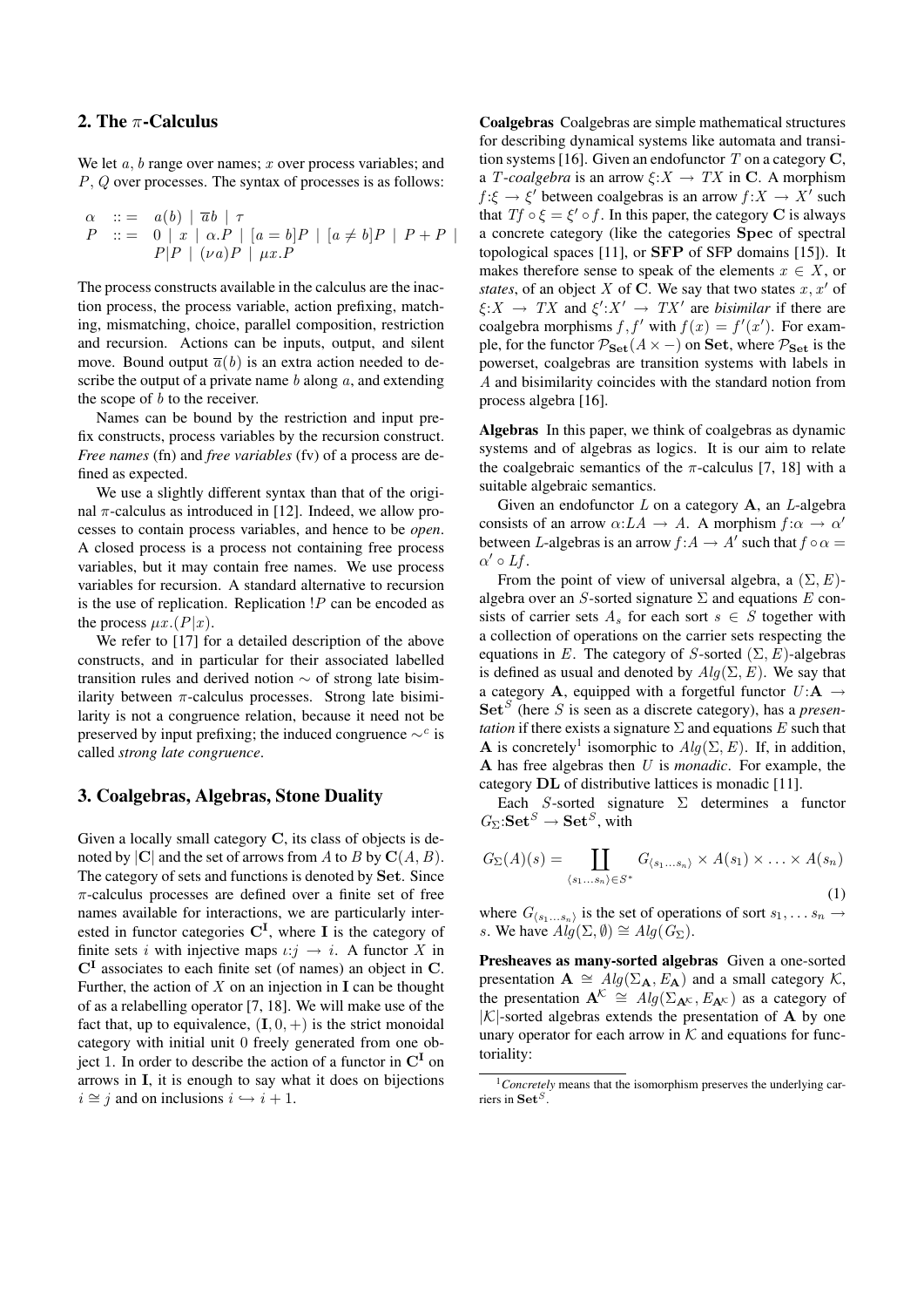- 1.  $\Sigma_{\mathbf{A}^k}$  has an operation *op* of sort  $k, \dots k \rightarrow k$  for each operation *op* in  $\Sigma_A$  and  $k \in |\mathcal{K}|$ , and an operation f of sort  $h \to k$  for each arrow  $f : h \to k$  in K.
- 2.  $E_{\mathbf{A}^{\mathcal{K}}}$  has equations  $l = r$  for each equation  $l = r$  in  $E_{\mathbf{A}}$ ,  $id(x) = x$  for each identity arrow  $id: k \to k$  in K and equations  $h(x) = f(g(x))$  for arrows  $h = f \circ g$  in K.

As it will become clear in the next section, our main interest is in the presheaf category  $\mathbf{DL}^{\mathbf{I}^{op}}$ .

**Example 3.1**  $\text{DL}^{\text{I}^{op}}$  is isomorphic to the category of many*sorted algebras given by the following equational theory:*

- *its sorts are the objects of* I*. For each sort* i *we assume pairwise disjoint sets*  $V_i$  *of variables of sort i. We denote*  $v \in V_i$  *by v*:*i*.
- *for each sort i there are constants*  $\top$ :*i, and* ⊥:*i, and two binary operators*  $\wedge$ :*i*, *i*  $\rightarrow$  *i and*  $\vee$ :*i*, *i*  $\rightarrow$  *i*. *They obey the equational laws of a distributive lattice.*
- *for each morphism*  $\iota$ : $i \rightarrow i$  *in* **I** *there is a unary operator*  $[i]: i \rightarrow j$ *. Its equational laws are*

$$
[l] \bigvee_{k \in K} v_k = \bigvee_{k \in K} [l] v_k
$$
  
\n
$$
[l] \bigwedge_{k \in K} v_k = \bigwedge_{k \in K} [l] v_k
$$
  
\n
$$
[id_i] v = v,
$$
  
\n
$$
[l \circ j] v = [j][l] v \text{ for } l : j \to i, j : k \to j.
$$

*where K is a finite index set and*  $v_k$ :*i*, *v*:*i*.

The equational laws of the above theory amount to saying that an algebra  $A$  is a functor from the opposite category of I to the category DL (of distributive lattices). From a logical point of view, elements of a distributive lattice  $A(i)$ are (equivalence classes of) formulas, the induced order is the relation of logical entailment between formulas, and a morphism  $A(t):A(i) \rightarrow A(j)$  is a restriction operator on formulas.

The category  $\text{DL}^{\text{I}^{op}}$  inherits much of the structure from **DL**. For example, limits and colimits in  $\text{DL}^{\mathbf{I}^{op}}$  can be taken pointwise. Further, because the forgetful functor  $\mathbf{DL} \rightarrow$ Set is monadic,  $\mathbf{DL}^{\mathbf{I}^{op}} \to \mathbf{Set}^{|\mathbf{I}|}$  is monadic as well.

Stone duality SFP domains taken with the Scott topology are *spectral spaces* (coherent spaces in [11]). Spectral spaces are those compact sober topological spaces whose compact opens are a basis and closed under finite intersections. The category Spec of spectral spaces is dual to DL [11, 3]. In detail, the spectral space  $pt(D)$  of a distributive lattice  $D$  is the set of prime filters over  $D$  taken with the filter topology, while the distributive lattice  $K\mathcal{O}(X)$ of a spectral space  $X$  is given by the set of compact opens of X ordered by subset inclusion. On morphisms, both  $K\mathcal{O}$ and pt are given by inverse image.  $2^{\circ}$ 

$$
\text{Spec} \, \frac{\text{K}\text{O}}{\text{P}t} \text{DL} \tag{2}
$$

The following features of the duality are important:

- for  $X \in \text{Spec}, x \neq y \in X$  there is  $o \in \mathcal{KO}(X)$ separating  $x$  and  $y$ ,
- for  $A \in$  **DL**,  $a \not\leq b \in A$  there is  $x \in pt(A)$  such that  $a \in x$  and  $b \notin x$ .

The first property will be responsible for expressiveness and the second for completeness in Proposition 4.2.

The duality between Spec and DL restricts to a duality between the categories  $\mathbf{SFP}_!$  and  $\mathbf{DDL}$  where  $\mathbf{SFP}_!$  is the category of SFP domains with strict functions<sup>3</sup> and DDL is its dual. An explicit description of DDL can be found in [2, 3]. Furthermore, the duality between  $\mathbf{SFP}_1$  and  $\mathbf{DDL}$ lifts to a duality between the functor categories  $\mathbf{SFP}_1^{\mathbf{I}}$  and  $\text{DDL}^{\mathbf{I}^{op}}$ , see Diagram (3) below.

## 4. Logics for Coalgebras

This section gives a brief summary—tailored to the needs of the present paper—of Abramsky's framework of a Domain Theory in Logical Form [2] and extends [5] to the present situation. It is shown how an initial L-algebra gives rise to an adequate logic for T-coalgebras (Proposition 4.2) and how a presentation of  $L$  by operations and equations gives a complete proof calculus for this logic (Theorem 4.5). In this section, we take a rather abstract point of view in order to indicate that our approach is not restricted to the late semantics of  $\pi$ -calculus.

The situation we consider is

$$
Coalg(T) \xrightarrow{\widehat{K\mathcal{O}}} Alg(L)
$$
\n
$$
\downarrow \qquad \qquad \downarrow \qquad \downarrow
$$
\n
$$
\mathbf{SFP!} \xrightarrow{\widehat{K\mathcal{O}}} \mathbf{DDL}^{\mathbf{I}^{op}}
$$
\n
$$
\downarrow
$$
\n
$$
\downarrow
$$
\n
$$
\downarrow
$$
\n
$$
\downarrow
$$
\n
$$
\downarrow
$$
\n
$$
\downarrow
$$
\n
$$
\downarrow
$$
\n
$$
\downarrow
$$
\n
$$
\downarrow
$$
\n
$$
\downarrow
$$
\n
$$
\downarrow
$$
\n
$$
\downarrow
$$
\n
$$
\downarrow
$$
\n
$$
\downarrow
$$
\n
$$
\downarrow
$$
\n
$$
\downarrow
$$
\n
$$
\downarrow
$$
\n
$$
\downarrow
$$
\n
$$
\downarrow
$$
\n
$$
\downarrow
$$
\n
$$
\downarrow
$$
\n
$$
\downarrow
$$
\n
$$
\downarrow
$$
\n
$$
\downarrow
$$
\n
$$
\downarrow
$$
\n
$$
\downarrow
$$
\n
$$
\downarrow
$$
\n
$$
\downarrow
$$
\n
$$
\downarrow
$$
\n
$$
\downarrow
$$
\n
$$
\downarrow
$$
\n
$$
\downarrow
$$
\n
$$
\downarrow
$$
\n
$$
\downarrow
$$
\n
$$
\downarrow
$$
\n
$$
\downarrow
$$
\n
$$
\downarrow
$$
\n
$$
\downarrow
$$
\n
$$
\downarrow
$$
\n
$$
\downarrow
$$
\n
$$
\downarrow
$$
\n
$$
\downarrow
$$
\n
$$
\downarrow
$$
\n
$$
\downarrow
$$
\n
$$
\downarrow
$$
\n
$$
\downarrow
$$
\n
$$
\downarrow
$$
\n
$$
\downarrow
$$
\n
$$
\downarrow
$$
\n
$$
\downarrow
$$
\n
$$
\downarrow
$$
\n
$$
\downarrow
$$
\n
$$
\downarrow
$$
\n
$$
\downarrow
$$
\n
$$
\downarrow
$$
\n<

with *dual functors* functors  $T :$   $\text{SFP}_!^{\text{I}} \rightarrow \text{SFP}_!^{\text{I}}$  and  $L: \mathbf{DDL}^{\mathbf{I}^{op}} \to \mathbf{DDL}^{\mathbf{I}^{op}}$ , ie there is an isomorphism

$$
\underline{d}: L\widehat{K\mathcal{O}} \to \widehat{K\mathcal{O}}\,T. \tag{4}
$$

<sup>&</sup>lt;sup>2</sup>The functors  $K\mathcal{O}$  and  $pt$  are contravariant, but we find the diagrams more readable if this is not made notationally explicit.

<sup>&</sup>lt;sup>3</sup>The Abramsky powerdomain, which we use to interpret nondeterminism, is functorial only for strict functions. An alternative would be to use the ordinary Plotkin powerdomain and require deadlock to be an observable action. This would not change the theory of bisimulation as deadlock processes are anyhow observably distinguishable from the rest of the processes.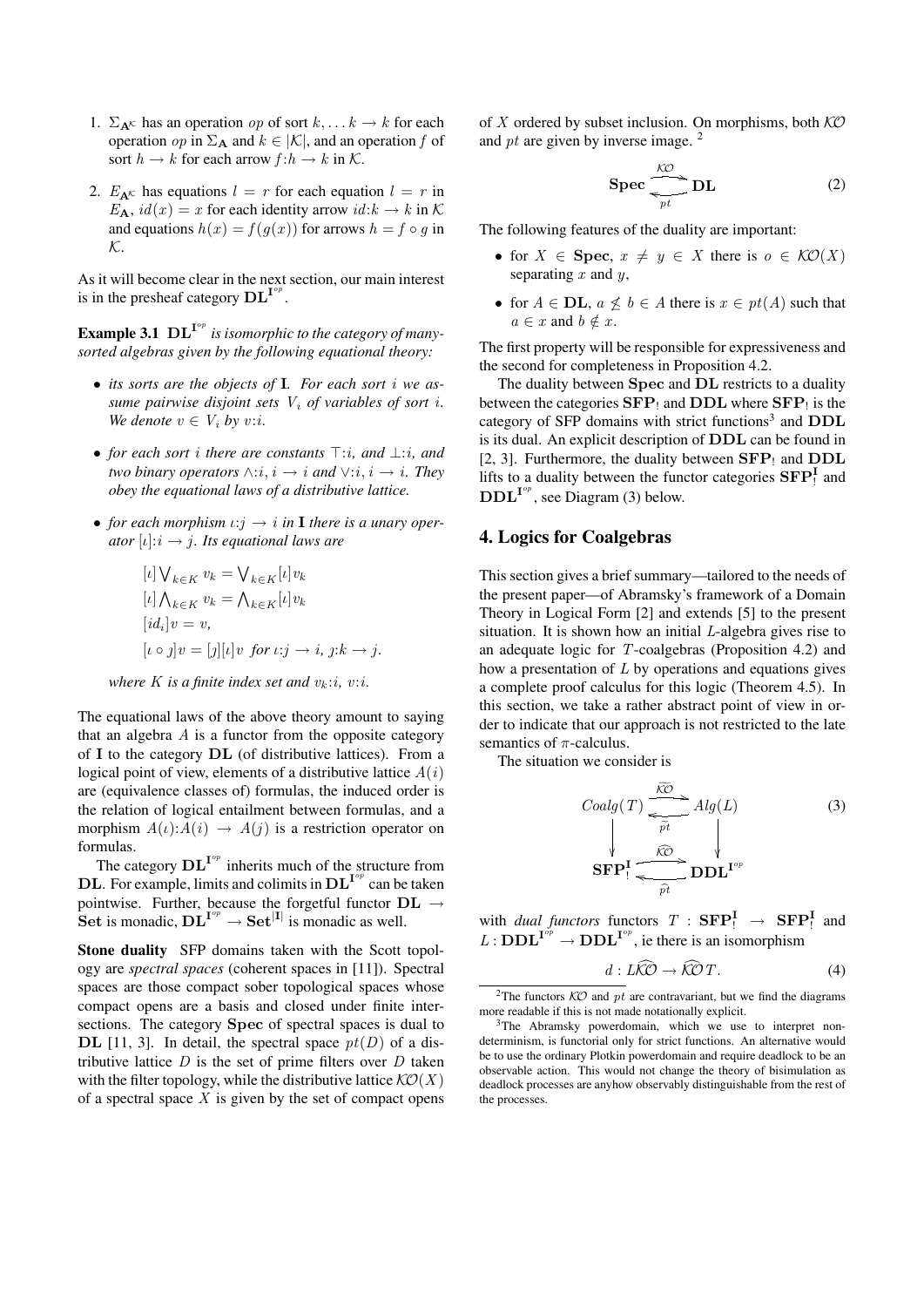This isomorphism allows us to extend the equivalence between  $\mathbf{SFP}_1^{\mathbf{I}}$  and  $\mathbf{DDL}^{\mathbf{I}^{op}}$  to an equivalence between  $Coalg(T)$  and  $Alg(L)$ . Therefore, in the same way as DL provides a logic for Spec, we consider  $Alg(L)$  as a logic for  $Coalg(T)$ :

Definition 4.1 *The algebra of formulas is the initial* L*algebra.*<sup>4</sup> *Given a formula*  $\phi$  *and a coalgebra*  $(X, \xi)$ *, the*  $s$ emantics  $\left(\phi\right)_{(X,\xi)} \subseteq X$  is the image of  $\phi$  under the unique *morphism from the algebra of formulas to*  $\widehat{KO}(X,\xi)$ .

We write  $Coalg(T) \models (\phi \leq \psi)$  if  $(\phi|_{(X,\xi)} \subseteq (\psi|_{(X,\xi)})$ for all coalgebras.

Proposition 4.2 *The logic for* T*-coalgebras given in the previous definition*

- *1. respects bisimilarity: formulas are invariant under bisimilarity*
- *2. is expressive: any two non-bisimilar states are distinguished by some formula*
- *3. is sound and complete:*  $Coalg(T) \models (\phi \leq \psi)$  *iff in the initial algebra*  $\phi \leq \psi$  *holds.*

The proposition is an immediate consequence of Stone duality and does not depend on the special situation considered here. What it doesn't give us yet is a proof calculus.

Presentations vield proof systems A presentation of  $Alg(L)$  by operations and equations yields a many-sorted equational logic as a logical calculus for T-coalgebras. Our notion of a presentation by operations and equations is slightly non-standard but convenient as it makes the connection with the logics straightforward (see [5] for a full discussion).

Theorem 4.5 is the basis of our results in the following sections. It states that, in the situation of Diagram (3), given an equational axiomatisation  $(\Sigma_{\text{DL}},E_{\text{DL}})$  of distributive lattices and a presentation  $\langle \Sigma_L, E_L \rangle$  of L, one obtains a complete axiomatisation  $(\Sigma_{\text{DL}}+\Sigma_L,E_{\text{DL}}+E_L)$  of  $Alg(L)$ and hence  $Coalg(T)$ . We will use this result but for this paper the technical details do not matter so much and the reader might wish to continue directly with Section 5.

**Definition 4.3** Let F be the left adjoint of  $U:\mathbf{DL}^{\mathbf{I}^{op}} \to$  $\textbf{Set}^{|\mathbf{I}|}$ , and  $\langle \Sigma, E \rangle$  consist of an |**I**|*-sorted signature*  $\Sigma$  *(inducing a functor*  $G_{\Sigma}$  *as in (1)) and of a set of equations*  $E = (E_{V(i)})_{V(i) \in \omega}$ , with  $E_V(i) \subseteq (UFG_\Sigma UFV(i))^2$ . *Here V is a functor (of sorted variables) in*  $Set^{|I|}$  *with*  $V(i)$  *ranging over finite cardinals for each sort i in*  $|I|$ *. A* 

*functor*  $L:\mathbf{DL}^{\mathbf{I}^{op}} \to \mathbf{DL}^{\mathbf{I}^{op}}$  *is presented by*  $\langle \Sigma, E \rangle$  *if there exists a natural transformation*  $FG_{\Sigma}U \rightarrow L$  *such that each component*  $FG_{\Sigma}UA \rightarrow LA$  *is the joint coequaliser* 

$$
FE_V \longrightarrow FG_{\Sigma} UFV \xrightarrow{FG_{\Sigma} Uv} FG_{\Sigma} UA \longrightarrow LA \quad (5)
$$

*where* v *ranges over natural transformations (valuations of variables)* in  $FV \rightarrow A$ .

- Remark 4.4 *1. The definition captures the idea that the presentation of* LA *is uniform in* A*. The format of the equations ensures that the Lindenbaum algebra of the equational logic*  $(\Sigma_{\text{DL}} + \Sigma_L, E_{\text{DL}} + E_L)$  *is isomorphic to the initial* L*-algebra.*
	- 2.  $\text{DL}^{\text{I}^{op}}$  is monadic over  $\text{Set}^{\text{I}^{op}}$  and each presentation *presents indeed a functor. This will be used in the next section.*
	- 3. The notion extends to binary functors  $L:({\bf DL}^{{\bf I}^{op}})^2\to$  $\text{DL}^{\mathbf{I}^{op}}$ , which is useful to deal with (co)products.
	- *4. To illustrate the format of the equations, consider the equation*  $\Box(v_0 \wedge v_1) =_i \Box v_0 \wedge \Box v_1$  *from the presentation of the powerdomain in the next section. Note that, according to (5), the left-hand*  $\wedge$  *is interpreted in*  $A(i)$ *and the right-hand*  $\wedge$  *in*  $LA(i)$ *.*
	- *5. Abramsky's logic [2] needs implications for the treatment of coalesced sum and function space. However, we will only use separated sum and a restricted form of function space where equations are enough.*

As the proof of Proposition 4.2 only involves the final Tcoalgebra and the initial L-algebra, we can apply the presentations over  $\text{DL}^{\text{I}^{op}}$  to coalgebras over  $\text{SFP}_1^{\text{I}}$ , if we can properly restrict L to the subcategory  $\mathbf{DDL}^{\mathbf{I}^{op}}$ .

**Theorem 4.5** *Let*  $\langle \Sigma_L, E_L \rangle$  *be a presentation of a functor*  $L$  *on*  $DL^{I^{op}}$  *such that:* (1)  $L$  *restricts to the subcat*egory  $\text{DDL}^{\text{I}^{op}}$  of  $\text{DL}^{\text{I}^{op}}$ , (2) the initial L-algebra lies in  $\overrightarrow{D}$ **DDL**<sup>I<sup>op</sup></sup>  $\rightarrow$  **DDL**<sup>I<sup>op</sup></sup> *is dual to T.* Then *the equational logic given by*  $(\Sigma_{\text{DL}} + \Sigma_L, E_{\text{DL}} + E_L)$  *is sound and complete for* T*-coalgebras and characterises* T*bisimilarity.*

## 5. Stone Duality for the  $\pi$ -Calculus

Based on [7, 18], we use coalgebras for modelling  $\pi$ calculus processes. In particular we consider the following functor  $\overline{Pi}$  on  $\mathbf{SFP}_!^{\mathbf{I}}$ 

$$
\mathcal{P}(- + N \times (N \to -) + N \times (N \times -) + N \times \delta -).
$$
 (6)

<sup>4</sup>We consider here only formulas without propositional variables. But everything extends smoothly to the algebra of formulas over variables X as the free  $L$ -algebra over  $\overline{X}$ .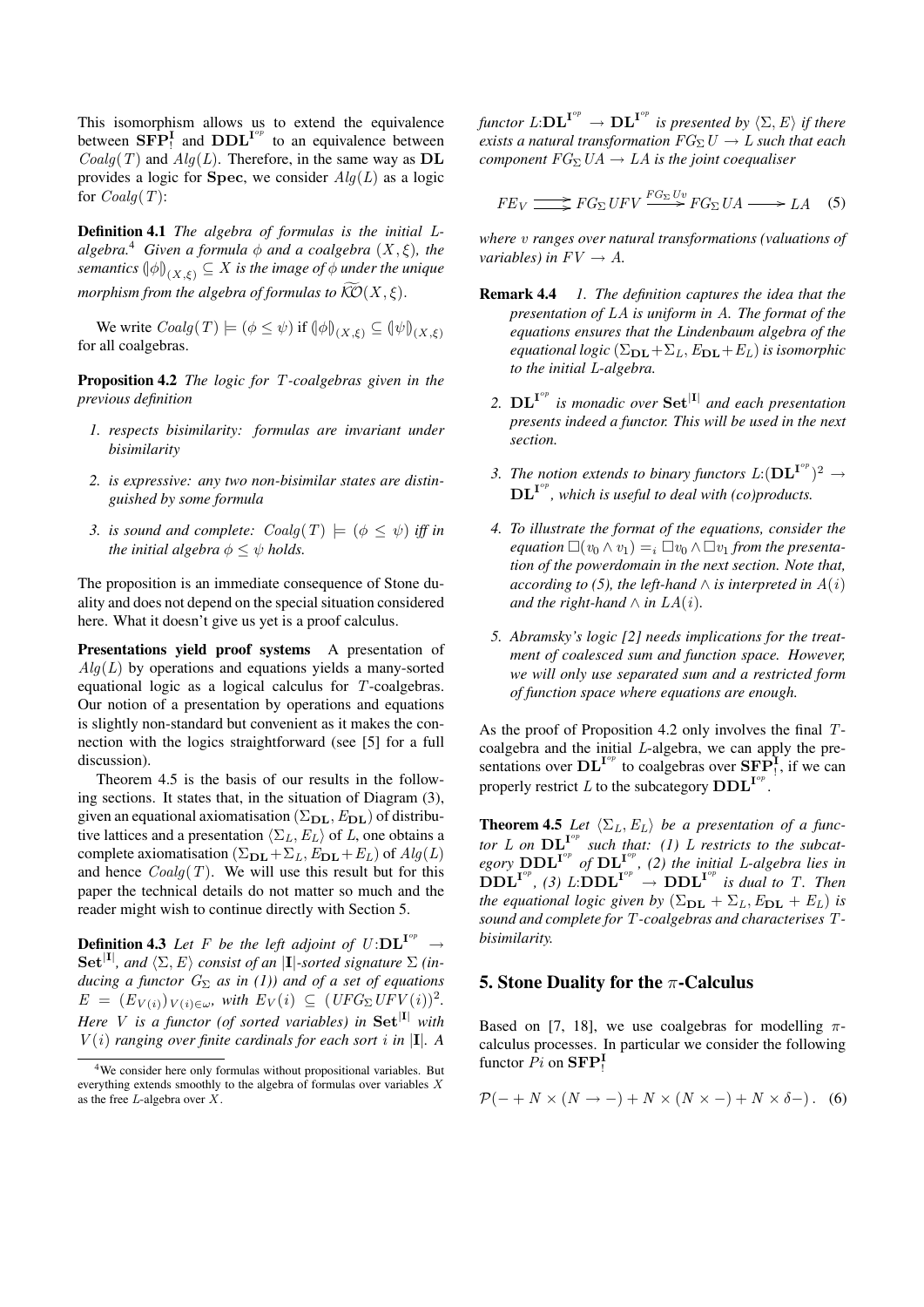Intuitively, a coalgebra  $\xi: X \to Pi(X)$  for this functor is a transition system with  $\xi_i(x)$  describing the one-step transition of a process  $x \in X(i)$  with free names in i, the components of the coproduct corresponding to silent transition, input, free output, bound output, or termination. Here N is the object of names,  $P$  is a powerdomain for modelling non-determinism,  $+$  is the coproduct for selecting different actions,  $N \to X$  is an exponential for the input and  $\delta X$  is for modelling dynamic allocation of names.

(6) is an example of a *functor expression* in the metalanguage

$$
H ::= 1 |Id|N|H \times H|H + H|H_{\perp}|\mathcal{P}H|N \to H|\delta H \quad (7)
$$

We will first review the interpretation  $T_H$  of a functor expression H in  $\mathbf{SFP}^{\mathbf{I}}_1$ . Then we are going to give interpretations  $L_H$  in  $\mathbf{DL}^{\mathbf{I}^{op}}$ . The  $L_H$  then, restricted to  $\mathbf{DDL}^{\mathbf{I}^{op}}$ , will be dual to the  $T_H$ , allowing to apply Theorem 4.5.

### 5.1. Domain interpretation

Each functor expression  $H$  is interpreted as an endofunctor  $T_H$  on  $\mathbf{SFP}_1^{\mathbf{I}}$  as follows.  $T_1$  denotes the constant functor mapping to the final object and  $T_N$  is the constant functor of *names* defined as the inclusion of **I** into **SFP** (i.e.  $T_N(i)$ ) is the flat domain  $(i)$ <sub>⊥</sub>). All other functors are defined in terms of a constructor in the category  $\mathbf{SFP}_!^{\mathbf{I}}$ . For example,  $T_{\mathcal{P}H} = \mathcal{P}(T_H)$ . The constructors we need are products  $\times$ , separated sum<sup>5</sup> +, lifting  $(-)_{\perp}$ , and the powerdomain P of Abramsky [1]. They are all defined pointwise. Further,  $\delta$ is for modelling *dynamic allocation* of names, and its interpretation is defined in terms of the monoidal structure  $(I, 0, +)$ :

$$
\delta X(i) \cong X(i+1). \tag{8}
$$

The exponential  $N \rightarrow H$  models input of names. Due to the structure of I, we have

$$
(N \to X)(i) \cong X(i)^{i} \times X(i+1) \tag{9}
$$

On arrows  $\iota$ ,  $(N \to X)(\iota)$  maps  $(f, x)$  with  $f : i \to X(i)$ ,  $x \in X(i+1)$  to one of

$$
(X(\iota) \circ f \circ \iota^{-1}, X(\iota + 1)(x)) \tag{10}
$$

$$
(f, x, X(\iota + 1)(x)) \tag{11}
$$

depending on whether  $\iota$  is an isomorphism (10) or the inclusion  $i \hookrightarrow i+1$  (11). Informally,  $\delta X$  is determined by X using one new name, while  $N \to X$  uses all existing names and a new one.

The final coalgebra of  $T_H$  exists in  $\mathbf{SFP}_!^{\mathbf{I}}$ . In particular, the final coalgebra of the functor  $Pi$  (6) is the domain theoretic model for strong late bisimilarity of [7, 18] (strong late bisimilarity coincides with coalgebraic bisimilarity (p.2)).

#### 5.2. Logical interpretation

In this section we interpret functor expressions  $H$  as functors on  $\text{DL}^{\text{I}^{op}}$ . We proceed by presenting each type constructor by generators and relations (or, operations and equations, see Definition 4.3). Since terminal object 1, product  $\times$ , separated sum +, lifting  $(-)_{\perp}$ , and powerdomain  $P$  are all defined pointwise their presentation is easily derived from Abramsky's description of SFP domains as propositional theories [2]. We treat here Abramsky powerdomain [1] and separated sum. We then give the presentations for names, dynamic allocation, and input. In the following we will omit sort subscripts as in  $\Box_i, \Diamond_i$ . Further, we assume i, j to range over objects of I and  $\iota$  over arrows  $i \rightarrow i$  in **I**.

#### Abramsky powerdomain  $L_{\mathcal{P}}$  is presented by

operations: 
$$
\Box, \Diamond : i \to i
$$
 for each *i* in **I**  
\nequations:  $[i] \Box v = \Box[i] v$   $[i] \Diamond v = \Diamond[i] v$   
\n $\Box(v_0 \land v_1) = \Box v_0 \land \Box v_1$   
\n $\Diamond \bigvee_{k \in K} v_k = \bigvee_{k \in K} \Diamond v_k$   
\n $\Box(v_0 \lor v_1) \leq \Box v_0 \lor \Diamond v_1$   
\n $\Box v_0 \land \Diamond v_1 \leq \Diamond(v_0 \land v_1)$ 

The difference with the presentation of the Plotkin powerdomain (i.e. the addition of the empty set as a coalesced sum with a lifted one point space) is reflected by the 'missing' relation  $\Box \top = \top$ . Further, we use  $a \leq b$  as a shorthand for the equation  $a \wedge b = a$ .

### Separated Sum  $L_{-+-}$  is presented by

operations: 
$$
l: i \rightarrow i
$$
,  $r: i \rightarrow i$   
\nequations:  $[l]l(v) = l([l]v)$   $[l]r(v) = r([l]v)$   
\n $l(v_0) \land r(v_1) = \bot$   
\n $l$ ,  $r$  preserve binary meets and finite joins

That  $+$  is interpreted as separated sum is reflected in the 'missing' equation  $l(\top) \vee r(\top) = \top$ .

**Names**  $L_N$  is presented by

operations:  $a:1 \rightarrow i$  for each  $a \in i$ 

equations: 
$$
[\iota]a = \bot \quad \text{if } a \text{ not in the image of } \iota
$$

$$
[\iota] \iota(a) = a
$$

$$
a \wedge a' = \bot \quad \text{if } a \neq a'
$$

In the domain interpretation,  $N$  maps a finite set of names to the corresponding flat domain. The addition of this extra least element is reflected by the 'missing' equation  $\sqrt{\{a\}}$  $a \in i$  =  $\top$ . The operations a here have arity zero.

**Product with names**  $L_{N\times -}$  is presented by

<sup>5</sup>Separated sum is a lifted disjoint union.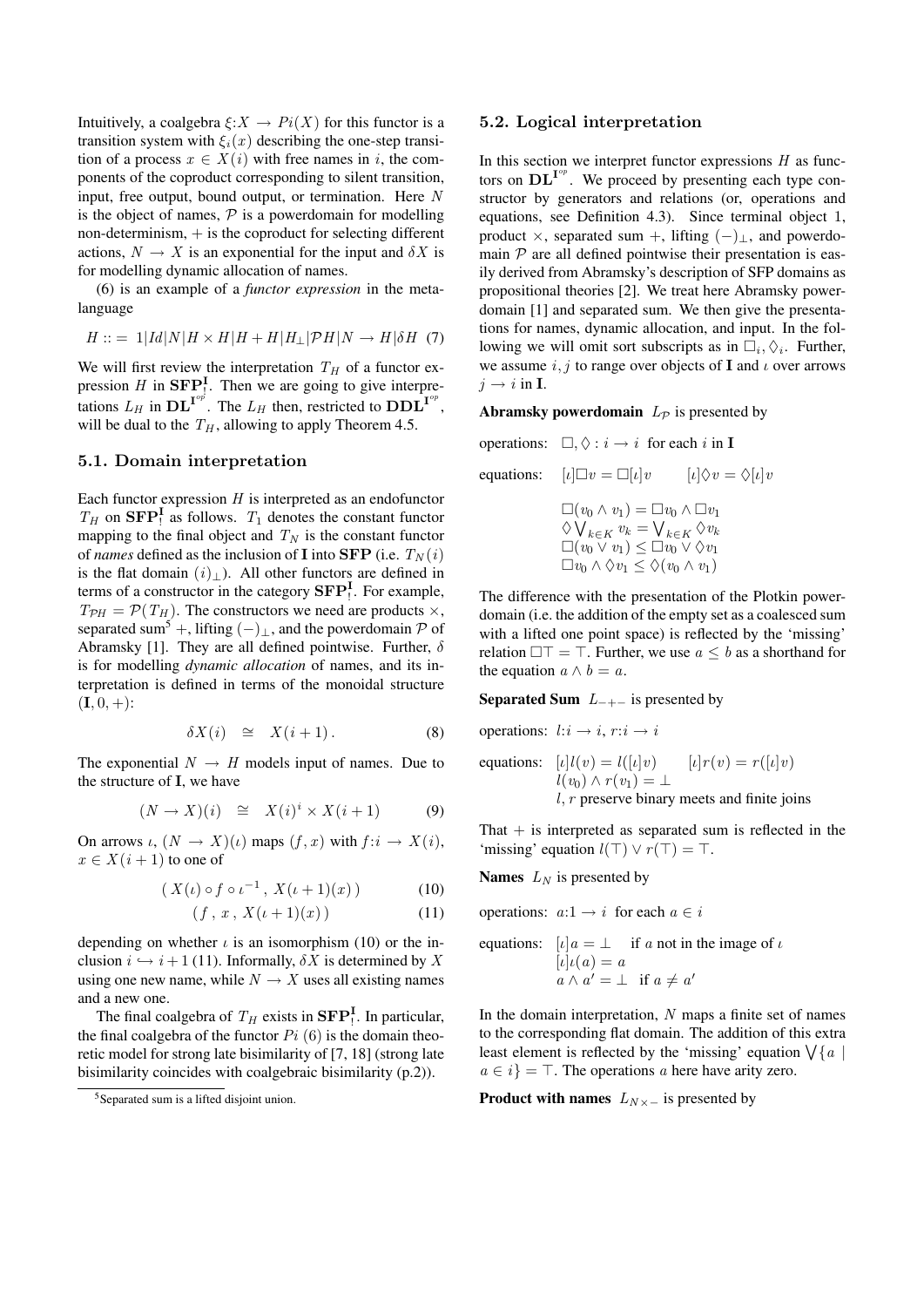operations:  $a - i \rightarrow i$  for each  $a \in i$ 

equations:  $\lbrack u \rbrack av = \perp$  if a not in the image of u  $[\iota] \iota(a)v = a[\iota]v$  $av_0 \wedge a'v_1 = \perp \text{ if } a \neq a'$ a− preserves binary meets and finite joins

**Dynamic allocation**  $L_{\delta}$  is presented by

operations:  $\delta$ :  $i + 1 \rightarrow i$ 

equations:  $[\iota] \delta(v) = \delta[\iota + 1](v)$ 

 $\delta(-)$  preserves finite joins and finite meets.

Recall (8). The presentation guarantees that the map  $A(i+)$  $1) \cong (L_{\delta}A)(i), a \mapsto \delta(a)$ , is an isomorphism.

Exponential  $L_{N\to -}$  is presented by

operations: 
$$
n \triangleright (-) : i \rightarrow i
$$
 for all  $i, n \in i$  and  
\n $( ) \triangleright (-) : i + 1 \rightarrow i$  for all  $i$   
\nequations: for all isomorphisms  $\iota : j \cong i$   
\n
$$
[\iota] (\iota(n) \triangleright v) = n \triangleright [\iota] (v)
$$
\n
$$
[\iota] (( ) \triangleright v) = ( ) \triangleright [\iota + 1] v
$$
\nfor all inclusions  $\iota : i \hookrightarrow i + 1$   
\n
$$
[\iota] (n \triangleright v) = n \triangleright [\iota] (v)
$$
\nif  $n \in i$   
\n
$$
[\iota] (n \triangleright v) = () \triangleright v
$$
\nif  $n \notin i$   
\n
$$
[\iota] (( ) \triangleright v) = () \triangleright [\iota + 1] v
$$

 $n \triangleright (-)$  and  $() \triangleright (-)$  preserve finite joins and finite meets.

The dual of (9) is an  $(i + 1)$ -fold coproduct, with the coproduct injections corresponding to  $n \triangleright (-)$  and  $() \triangleright (-)$ . The equations reflect the non-pointwise nature of the function space: The first two equations describe (10), the next three ones (11).

### 5.3. Duality of the two interpretations

Each of the presentations above defines a functor  $L_H$  on  $\text{DL}^{\text{I}^{op}}$ , see (7) and Definition 4.3. That the conditions of Theorem 4.5 are satisfied is not hard to see in the case of  $\delta$  and follows from the work of Abramsky [2] for the other constructors. We therefore obtain

Theorem 5.1 *For every functor expression* H, the functor  $T_H:\mathbf{SFP}^{\mathbf{I}}_!\to \mathbf{SFP}^{\mathbf{I}}_!$  *obtained by the domain interpretation* and the functor  $L_H:\text{DDL}^{\mathbf{I}^{op}} \to \text{DDL}^{\mathbf{I}^{op}}$  obtained from *the presentations are dual functors (see (4)). In particular, there is an isomorphism*  $\eta$  *from the final coalgebra of*  $T_H$ *to the dual of the initial algebra of*  $L_H$ *.* 

Since functors having a presentation are closed under composition [5], we have that all functors  $L_H$  have a presentation. Moreover, this presentation can be obtained in a straightforward way from the presentations of the components, see the next section for an example. Finally, Theorem 4.5 shows that the logic obtained from this presentation is sound and complete and characterises bisimilarity.

## 6. A Logic for  $Pi$ -coalgebras

Theorems 4.5 and 5.1 give us a logic for  $Pi$ -coalgebras (6). In this section, we unwind the definitions and give an explicit description in terms of transition systems and modal logic. As corollaries we obtain Theorem 6.4 and 6.5.

The functor  $Pi$  (6) can be decomposed into  $Pi = PH$ where  $HX = X + N \times (N \rightarrow X) + N \times (N \times X) + N \times \delta X$ . Given a state x in  $X(i)$  of a coalgebra, a continuation, or capability, in  $HX(i)$  is chosen non-deterministically. We use the following notation [8] (note that, as to be expected for a late semantics, the continuation of the input-clause is an abstraction):

$$
x \xrightarrow{\tau} x'
$$
 iff  $x' \in \xi_i(x)$ ,  $x, x' \in X(i)$   
\n $x \xrightarrow{a(b)} \langle f', x' \rangle$  iff  $\langle a, f', x' \rangle \in \xi_i(x)$ ,  $x \in X(i)$ ,  $a \in i$   
\n $b \notin i, f': i \to X(i)$ ,  $x' \in X(i + \{b\})$   
\n $x \xrightarrow{\overline{a}b} x'$  iff  $\langle a, b, x' \rangle \in \xi_i(x)$ ,  $x, x' \in X(i)$ ,  
\n $a, b \in i$   
\n $x \xrightarrow{\overline{a}(b)} x'$  iff  $\langle a, x' \rangle \in \xi_i(x)$ ,  $x \in X(i)$ ,  $a \in i$ ,  
\n $b \notin i, x' \in X(i + \{b\})$ 

For  $x \in X(i)$ , in the case  $\xi_i(x) = \perp_{P_i}$  we write  $\uparrow x$ . The predicate  $\uparrow x$  expresses that the state x may diverge. Convergence  $\downarrow x$  is defined as not  $\uparrow x$  [1]. For Pi-coalgebras, bisimulation can be characterised as ordinary strong late bisimulation (adapted with a divergence predicate).

Proposition 6.1 (based on [8]) *Two convergent states*  $x, y \in X(i)$  of a Pi-coalgebra  $(X, \xi)$  are bisimi*lar if and only if there exists a symmetric relation*  $R \subseteq \coprod_{i \in [I]} X(i) \times X(i)$  *with xRy and such that for all*  $x, y \in \coprod_{i \in |I|} X(i)$ 

- *1.*  $xRy$  *and*  $\iota: i \rightarrow j$  *implies*  $X(\iota)(x)RX(\iota)(y)$ *;*
- *2.* xRy *implies*
	- *if*  $x \stackrel{\tau}{\longrightarrow} x'$  then there exists y' such that  $y \stackrel{\tau}{\longrightarrow} y'$ and  $x'Ry'$ ;
	- *if*  $x \xrightarrow{a(b)} \langle f, x' \rangle$  then there exists  $\langle g, y' \rangle$  such that  $y \stackrel{a(b)}{\longrightarrow} \langle g, y' \rangle$ , x'Ry', and  $f(c)Rg(c)$  for all  $c \in$ i*;*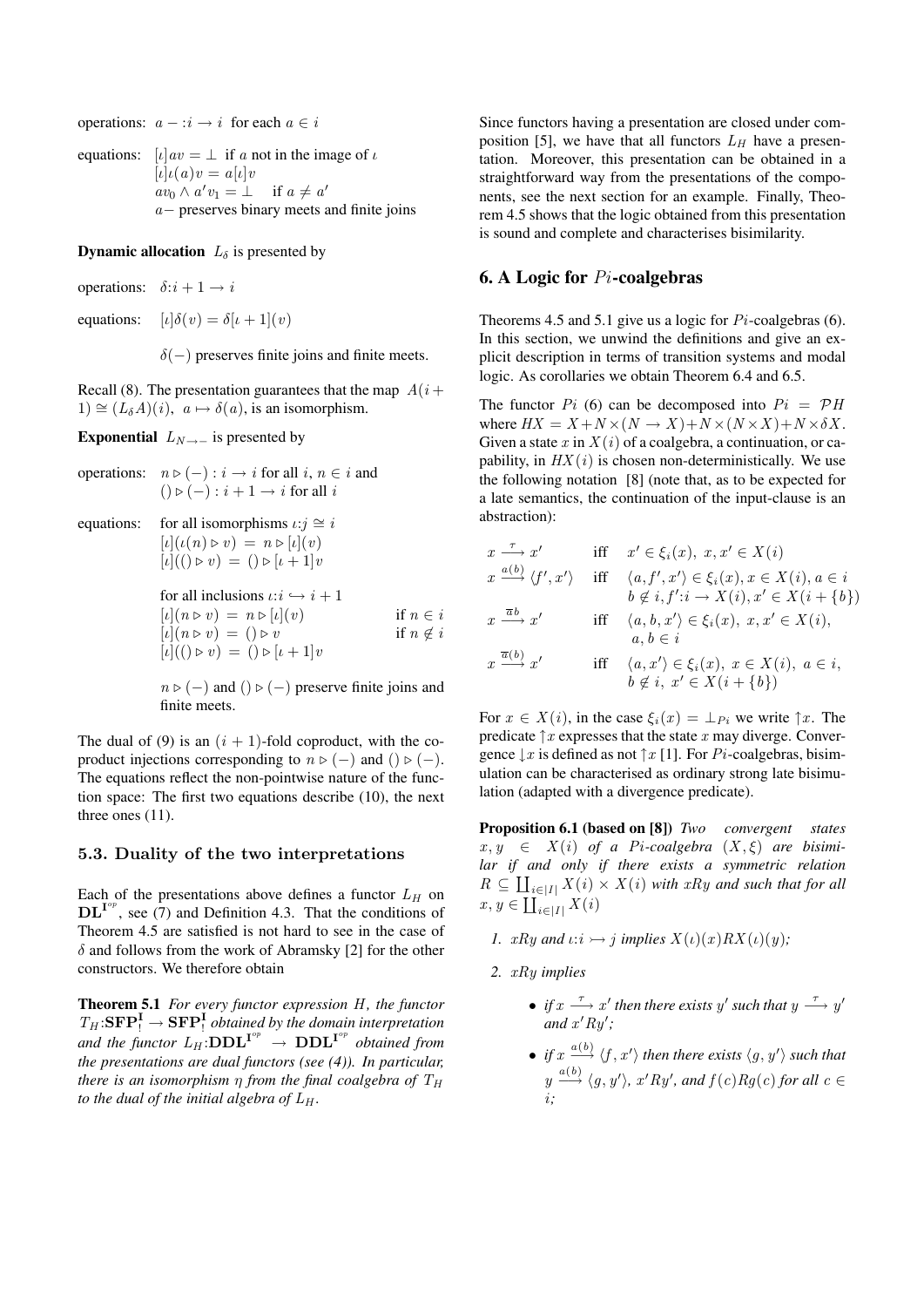- *if*  $x \xrightarrow{\overline{ab}} x'$  then there exists y' such that  $y \xrightarrow{\overline{ab}} y'$ and  $x'Ry'$ ;
- *if*  $x \xrightarrow{\overline{a}(b)} x'$  then there exists y' such that  $y \xrightarrow{\overline{a}(b)} y'$ and  $x'Ry'$ .

**Syntax** Corresponding to the decomposition  $Pi = \mathcal{P}H$ , we use a two tiered logic: a tier  $\kappa$  for capabilities, and a tier  $\pi$  for non-deterministic processes. For each  $i \in |I|$ , the sets of capability and process formulas are defined inductively as follows (K a finite set and  $\sigma \in {\pi, \kappa}$ ):

$$
\frac{\{\vdash_{\sigma} \varphi_k : i\}_{k \in K} \quad \frac{\{\vdash_{\sigma} \varphi_k : i\}_{k \in K} \quad \iota : i \to j \quad \vdash_{\sigma} \varphi : j}{\vdash_{\sigma} \bigvee_{k \in K} \varphi_k : i} \quad \frac{\vdash_{\sigma} \psi : i \quad \vdash_{\sigma} [l] \varphi : i}{\vdash_{\sigma} [l] \varphi : i} \quad \frac{\vdash_{\kappa} \psi : i \quad \vdash_{\kappa} \psi : i}{\vdash_{\pi} \Box \psi : i \quad \vdash_{\pi} \Diamond \psi : i} \quad \frac{\vdash_{\pi} \varphi : i}{\vdash_{\kappa} \tau, \phi : i} \quad \frac{a, b \in i \quad \vdash_{\pi} \varphi : i}{\vdash_{\kappa} ab \triangleright \varphi : i} \quad \frac{a \in i \quad b \notin i \quad \vdash_{\pi} \varphi : i + \{b\}}{\vdash_{\kappa} a(\nu b) \triangleright \varphi : i} \quad \frac{a, b \in i \quad \vdash_{\pi} \varphi : i}{\vdash_{\kappa} \overline{ab} \triangleleft \varphi : i} \quad \frac{a \in i \quad b \notin i \quad \vdash_{\pi} \varphi : i + \{b\}}{\vdash_{\kappa} \overline{a}(\nu b) \triangleleft \varphi : i} \quad \frac{a \in i \quad b \notin i \quad \vdash_{\pi} \varphi : i + \{b\}}{\vdash_{\kappa} \overline{a}(\nu b) \triangleleft \varphi : i} \quad \frac{a \in i \quad b \notin i \quad \vdash_{\pi} \varphi : i + \{b\}}{\vdash_{\kappa} \overline{a}(\nu b) \triangleleft \varphi : i} \quad \frac{a \in i \quad b \notin i \quad \vdash_{\pi} \varphi : i}{\vdash_{\kappa} \overline{a}(\nu b) \triangleleft \varphi : i} \quad \frac{a \in i \quad b \notin i \quad \vdash_{\pi} \varphi : i}{\vdash_{\kappa} \overline{a}(\nu b) \triangleleft \varphi : i} \quad \frac{a \in i \quad b \notin i \quad \vdash_{\pi} \varphi : i}{\vdash_{\kappa} \overline{a}(\nu b) \triangleleft \varphi : i} \quad \frac{a \in i \quad b
$$

We write  $\top$ : i and  $\bot$ : i for the empty meet and join of formulas of sort i, respectively. The language is based on the presentations of Section 5.2 as follows. Meets and joins come from the distributive lattices,  $\Box$  and  $\Diamond$  from the powerdomain, input  $ab$  and  $a(\nu b)$  from  $N \times (N \rightarrow -)$ , output  $\overline{a}b\triangleleft$  from  $N \times N \times -$ , and bound output  $\overline{a}(\nu b) \triangleleft -$  from  $N \times \delta$  – (the notation  $\triangleleft$  is introduced here for readability).

For example, the formula

$$
\Diamond a(\nu b) \triangleright (\Box \overline{b}a \triangleleft \top):\{a\}
$$

specifies a process that may receive a new name  $b$  along the channel  $a$ , and after this it outputs the name  $a$  along the channel newly received.

Semantics The semantics of process formulas is obtained by interpreting formulas as elements of the initial algebra for the dual of the functor  $Pi = \mathcal{P}H$  as in Definition 4.1. Eliding the clauses for con/disjunctions, we obtain:

$$
x \models_{\pi} [\iota] \phi: i \quad \text{iff} \quad X(\iota)(x) \models_{\pi} \phi: j
$$
  
\n
$$
x \models_{\pi} \Box \psi: i \quad \text{iff} \quad \downarrow x \text{ and } \forall c \in \xi(x). c \models_{\kappa} \psi: i
$$
  
\n
$$
x \models_{\pi} \Diamond \psi: i \quad \text{iff} \quad \exists c \in C(x). c \models_{\kappa} \psi: i
$$
  
\n
$$
c \models_{\kappa} [\iota] \phi: i \quad \text{iff} \quad H(\iota)(c) \models_{\kappa} \phi: j
$$
  
\n
$$
(\tau, x) \models_{\kappa} \tau. \phi: i \quad \text{iff} \quad x \models_{\pi} \phi: i
$$
  
\n
$$
(a(b), \langle f, x \rangle) \models_{\kappa} a \circ \phi: i \quad \text{iff} \quad f(c) \models_{\pi} \phi: i
$$
  
\n
$$
(\bar{a}(b), \bar{b}(x)) \models_{\kappa} \bar{a}(\bar{b}(x)) \diamond \phi: i \quad \text{iff} \quad x \models_{\pi} \phi: i
$$
  
\n
$$
(\bar{a}(b), x) \models_{\kappa} \bar{a}(\bar{b}(b)) \triangleleft \phi: i \quad \text{iff} \quad x \models_{\pi} \phi: i
$$
  
\n
$$
(\bar{a}(b), x) \models_{\kappa} \bar{a}(\bar{b}(b)) \triangleleft \phi: i \quad \text{iff} \quad x \models_{\pi} \phi: i + \{b\}
$$

Example 6.2 *Consider a* Pi*-coalgebra* (X , ξ) *that has states*  $x, y \in X(\{a, b\})$  *whose behaviour conforms to the*  $\pi$ -calculus expressions (taken from [17])  $x \cong a(c) \cdot 0 +$  $a(c).\overline{c}a.0$  and  $y \cong a(c).0 + a(c).\overline{c}a.0 + a(c).[c] =$  $b\overline{c}a.0$ . These two processes are early-bisimilar but not *late-bisimilar. They are distinguished by the formula*  $\Diamond$ (*ab* $\triangleright$ ♦> ∧ aa . ⊥) *which is—due to the presence of the third summand—satisfied by y but not by x.* 

Remark 6.3 *The expressivity of our logic is the same as of the logic of [13] (with the late quantifiers*  $\langle a(c) \rangle^L$ *) because both logics characterise late-bisimilarity. The for*mula  $\langle a(c) \rangle^{\text{L}}$ φ of [13] corresponds to our—assuming φ has *free variables in*  $i + \{c\} \infty ((\bigwedge_{b \in i} ab \triangleright \phi_b) \wedge a(\nu c) \triangleright \phi)$ *where*  $\phi_b$  *correspond to*  $\phi$  *with b substituted for c. Conversely, for example, our*  $\Diamond(ab \triangleright \phi)$  *corresponds to [13]'s*  $\langle a(c)\rangle^{\text{L}}[c = b]\phi$ , which provides an explanation why the *equality predicate*  $[c = b]$  $\phi$  *is needed in [13].* 

*Our logic is closely related to the modal fragment of the logic in [6]. More precisely, [6]'s formulas*  $\langle a \rangle(b \rightarrow \phi)$ *,*  $\langle a \rangle (b \leftarrow \phi)$ ,  $\langle a \rangle (\nu b \rightarrow \phi)$ ,  $\langle a \rangle (\nu b \leftarrow \phi)$  *correspond, respectively, to our*  $\Diamond(ab \triangleright \phi)$ *,*  $\Diamond(\overline{ab} \triangleleft \phi)$ *,*  $\Diamond(a(\nu b) \triangleright \phi)$ *,*  $\Diamond(\overline{a}(\nu b) \triangleleft \phi).$ 

**Theorem 6.4** *Two convergent states*  $x, y \in X(i)$  *of a* Pi-coalgebra  $(X, \xi)$  are bisimilar if and only if  $x \models_{\pi}$  $\phi$ :*i iff*  $y \models_{\pi} \phi$ :*i for every process formula*  $\phi$ :*i*.

Proof system The presentations of Section 5.2 together with Theorem 4.5 give us a complete equational axiomatisation for  $Pi$ -coalgebras. Using well-known techniques, it is straightforward to transform this equational logic into a more standard modal logic as follows. Working with distributive lattices (as opposed to boolean algebras), the order in the lattice cannot be represented by an implication in the logic. We therefore use *sequents*  $\varphi_0 \leq \varphi_1$  consisting of two formulas. Axioms state that  $\leq$  is reflexive and transitive; moreover, there are congruence rules

$$
\frac{\vdash_{\kappa} \psi_1 \leq \psi_2}{\vdash_{\pi} \nabla \psi_1 \leq \nabla \psi_2} \quad \frac{\vdash_{\pi} \phi_1 \leq \phi_2}{\vdash_{\kappa} \Delta \phi_1 \leq \Delta \phi_2} \quad \frac{\vdash_{\sigma} \varphi_1 \leq \varphi_2}{\vdash_{\sigma} [l] \varphi_1 \leq [l] \varphi_2}
$$

where  $\sigma$  ranges over  $\{\kappa, \pi\}, \nabla$  over  $\{\Box, \Diamond\}$  and  $\Delta$  over  $\{ab\in, a(\nu b)\in, \overline{a}b\triangleleft, \overline{a}(\nu b)\triangleleft\}.$  Then we have those axioms and rules which give the formulas the structure of an |I| sorted distributive lattice.

Furthermore, each equation  $\varphi_1 = \varphi_2$  obtained from the presentations in Section 5.2 gives rise to *axiom schemes*  $\vdash_{\sigma} \varphi_1 \leq \varphi_2$  and  $\vdash_{\sigma} \varphi_2 \leq \varphi_1$ . For example the last equation of the presentation of  $L_p$  yields the axiom (scheme)  $\vdash_{\pi} \Box \psi_0 \land \Diamond \psi_1 \leq \Diamond(\psi_0 \land \psi_1)$ . From now on we drop the  $\vdash_{\sigma}$  from axioms and rules.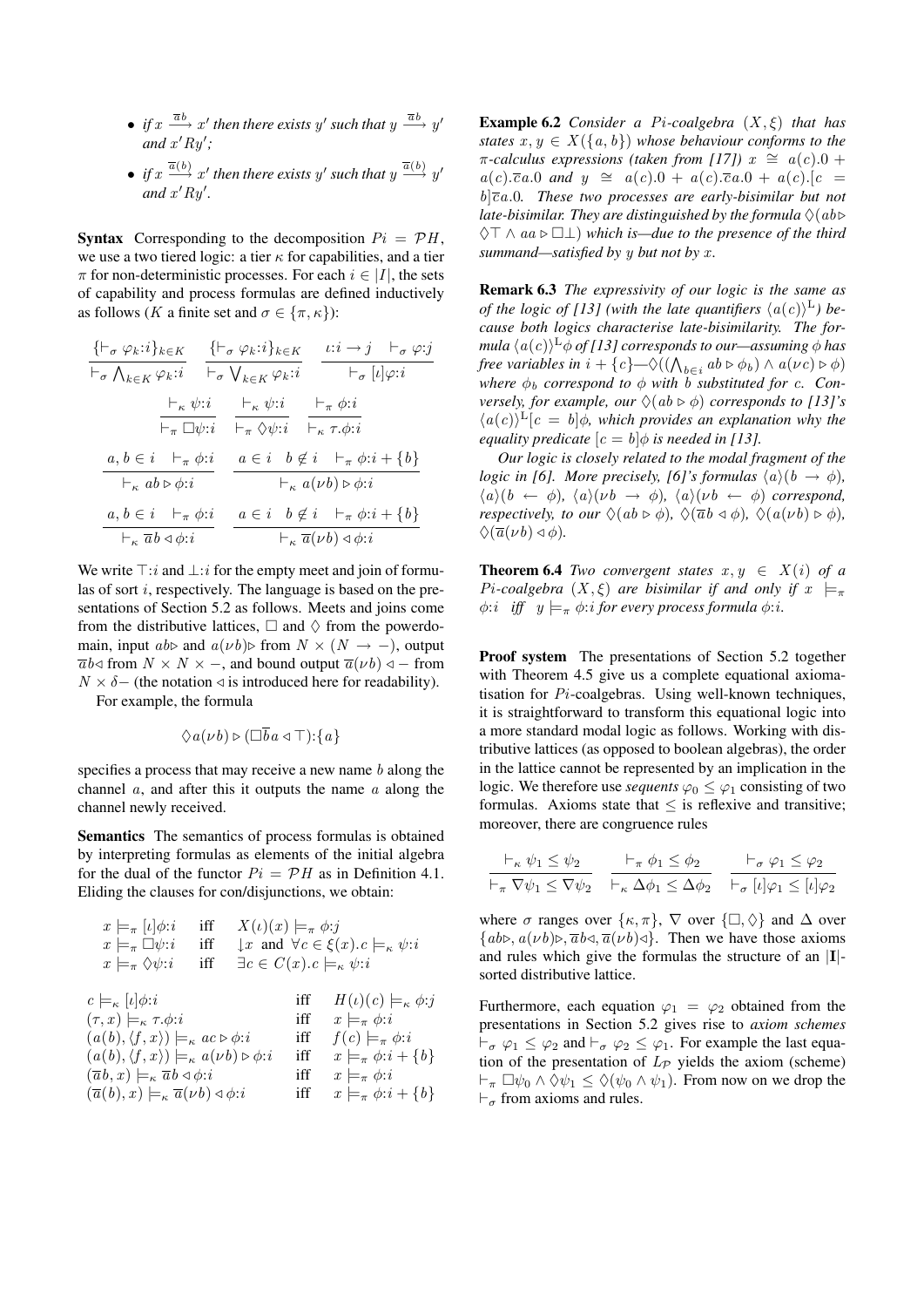We treat the input capability as an example, the axioms for the other capabilities being derived similarly. For better readability, the logic uses the modalities  $ab \ge -$  and  $a(\nu c) \triangleright -$ , which combine several types of operations: (1) an injection for  $L_{-+-}$ , (2) operations  $a-$  for  $L_{N\times-}$  and (3)  $b \triangleright$  – and ()  $\triangleright$  –, respectively, for  $L_{N\to -}$ . Since all these operations preserve binary meets and finite joins, we obtain (for  $K$  a finite set)

$$
ab \triangleright (\phi_0 \wedge \phi_1) = ab \triangleright \phi_0 \wedge ab \triangleright \phi_1
$$
  

$$
ab \triangleright (\bigvee_{k \in K} \phi_k) = \bigvee_{k \in K} ab \triangleright \phi_k
$$

and similarly for  $a(\nu c)$   $\triangleright$  -. The 1st and 2nd equation of the presentation of  $L_{N\times}-$  give rise to, respectively,

$$
\frac{\iota:i \hookrightarrow i + \{a\}}{[\iota]ab \triangleright \phi =_i \bot} \qquad \frac{\iota:i \cong j}{[\iota] \iota(a) \iota(b) \triangleright \phi =_i ab \triangleright [\iota] \phi}
$$

where  $i + \{a\}$  implies  $a \notin i$ . The right-hand axiom also includes the 1st equation of  $L_{N\to -}$ . Using the 2nd equation instead, the analogous axioms for bound input become

$$
\frac{\iota:i \hookrightarrow i + \{a\}}{[\iota]a(\nu b) \triangleright \phi =_i \bot} \quad \frac{\iota:j \cong i}{[\iota] \iota(a)(\nu b) \triangleright \phi =_j a(\nu b) \triangleright [\iota + \{b\}] \phi}
$$

The 3rd and 4th equation of  $L_{N\to -}$  give

$$
\frac{\iota : i \hookrightarrow i+1 \quad a, b \in i}{[\iota] ab \triangleright \phi =_i ab \triangleright [\iota] \phi} \qquad \frac{\iota : i \hookrightarrow i+\{b\} \quad a \in i}{[\iota] ab \triangleright \phi =_i a(\nu b) \triangleright \phi}
$$

The left-hand one says that extending the set of free names  $i$ has no effect on an input capability if both the subject a and the object  $b$  of the input are already known. However (see right-hand axiom) extending the set of free names  $i$  with a new name  $b$  received has object of an input on  $a$  is the same as a bound input on a.

Finally, the 2nd equation of  $L_{-+-}$  and the 3rd equation of  $L_{N\times}-$  give rise to 'disjointness' axioms stating that two different capabilities cannot happen 'simultaneously'. For example, we have

$$
\tau \cdot \phi_0 \wedge ab \triangleright \phi_1 = \bot \qquad ab \triangleright \phi_0 \wedge cd \triangleright \phi_1 = \bot \ (a \neq c)
$$

The fact that we don't have the proviso ( $b \neq d$ ) for the righthand axiom reflects the lateness of input (eg for output we have  $\overline{a}b \triangleleft \phi_0 \wedge \overline{c}d \triangleleft \phi_1 = \perp$  if  $a \neq c$  or  $b \neq d$ ).

**Theorem 6.5** *For every Pi-coalgebra*  $(X, \xi)$ *, and process formulas*  $\phi_1$  *and*  $\phi_2$ *, we have that*  $x \models_{\pi} \phi_1 : i \Rightarrow x \models_{\pi} \phi_2 : i$ *if and only if*  $\vdash_{\pi} \phi_1 \leq_i \phi_2$ *, that is the logic is sound and complete.*

## 7. A Logic for the  $\pi$ -Calculus

Of particular interest is the  $Pi$ -coalgebra obtained by the interpretation of the  $\pi$ -calculus in the category  $\mathbf{SFP}^{\mathbf{i}}$  that

is fully abstract with respect to strong late bisimilarity [7, 18]. In fact, for each set of names i, a  $\pi$ -calculus process P can be assigned to an element of the final coalgebra of the functor  $Pi$  by the natural transformation

$$
(P\mathbf{p})\rho:1\to\Omega_{Pi},
$$

where  $\rho$  is an *environment* mapping variables x to an element of the final coalgebra  $\Omega_{P_i}$  of the functor  $P_i$ . We write  $((|P|)_{\rho})_i$  for  $(|P|)_{\rho}$  at stage i. This interpretation is fully abstract in the sense that processes with free names in  $i$  are identified iff the processes are strong late bisimilar [7, 18] (the  $((|P|)\rho)_i$  corresponds to the closed interpretation of [7]).

Using the machinery developed in the previous section we can now construct a logic for the  $\pi$ -calculus that is sound, complete, and characterises strong late bisimilarity. The process judgement we use is of the form  $\Gamma \vdash_{i \sigma} P::\varphi$ , where  $P$  is a  $\pi$ -calculus process, i is a finite set of names including the free names of P, and  $\varphi$ :*i* is either a process  $(\sigma = \pi)$  or a capability formula  $(\sigma = \kappa)$  as defined for Picoalgebras. Further, Γ is a finite set of *assumptions*. We write them in the form  $x \mapsto \phi$  with  $\phi$  a process formula of sort *i*, and assume that  $\Gamma$  contains at most one of these for each variable.

*Validity of Judgements* We define  $\Gamma \models_{\sigma}^{i} P::\varphi$  to hold if for all environments  $\rho$ 

$$
(\text{for all } x \mapsto \phi \in \Gamma \cdot \rho(x)_i \models_{\pi} \phi : i) \Rightarrow ((\!\!\[\,P\,\!\!\] \rho)_i \models_{\sigma} \varphi : i
$$

where P is a  $\pi$ -calculus process and  $\varphi$ :*i* a process or capability formula of sort i.

*The Proof System* for the π-calculus includes the proof system for Pi-coalgebras to reason about distributive lattices, non-determinism, and process capabilities. More precisely, the latter is incorporated into the former by the following structural *rule of subsumption*:

$$
\frac{\phi_1 \leq_i \phi_0 \quad \Gamma, x \mapsto \phi_0 \vdash_{i,\sigma} P::\varphi_0 \quad \varphi_0 \leq_i \varphi_1}{\Gamma, x \mapsto \phi_1 \vdash_{i,\sigma} P::\varphi_1}
$$

The structural rules for conjunction, disjunction, and weakening are standard.

Furthermore, there are rules to do deal with the process constructors. Examples of rules are:

$$
\frac{\Gamma\vdash_{i,\kappa} P::\psi}{\Gamma\vdash_{i,\pi} P::\Box\psi} \qquad \frac{\Gamma\vdash_{i,\kappa} P::\psi}{\Gamma\vdash_{i,\pi} P::\Diamond\psi}
$$
\n
$$
\frac{\Gamma\vdash_{i,\pi} P::\Box\psi \qquad \Gamma\vdash_{i,\pi} Q::\Box\psi}{\Gamma\vdash_{i,\pi} P\vdots\Diamond\psi}
$$
\n
$$
\frac{\Gamma\vdash_{i,\pi} P::\Diamond\psi}{\Gamma\vdash_{i,\pi} P\vdots\Diamond\psi} \qquad \frac{\Gamma\vdash_{i,\pi} Q::\Diamond\psi}{\Gamma\vdash_{i,\pi} P\vdots\Diamond\psi}
$$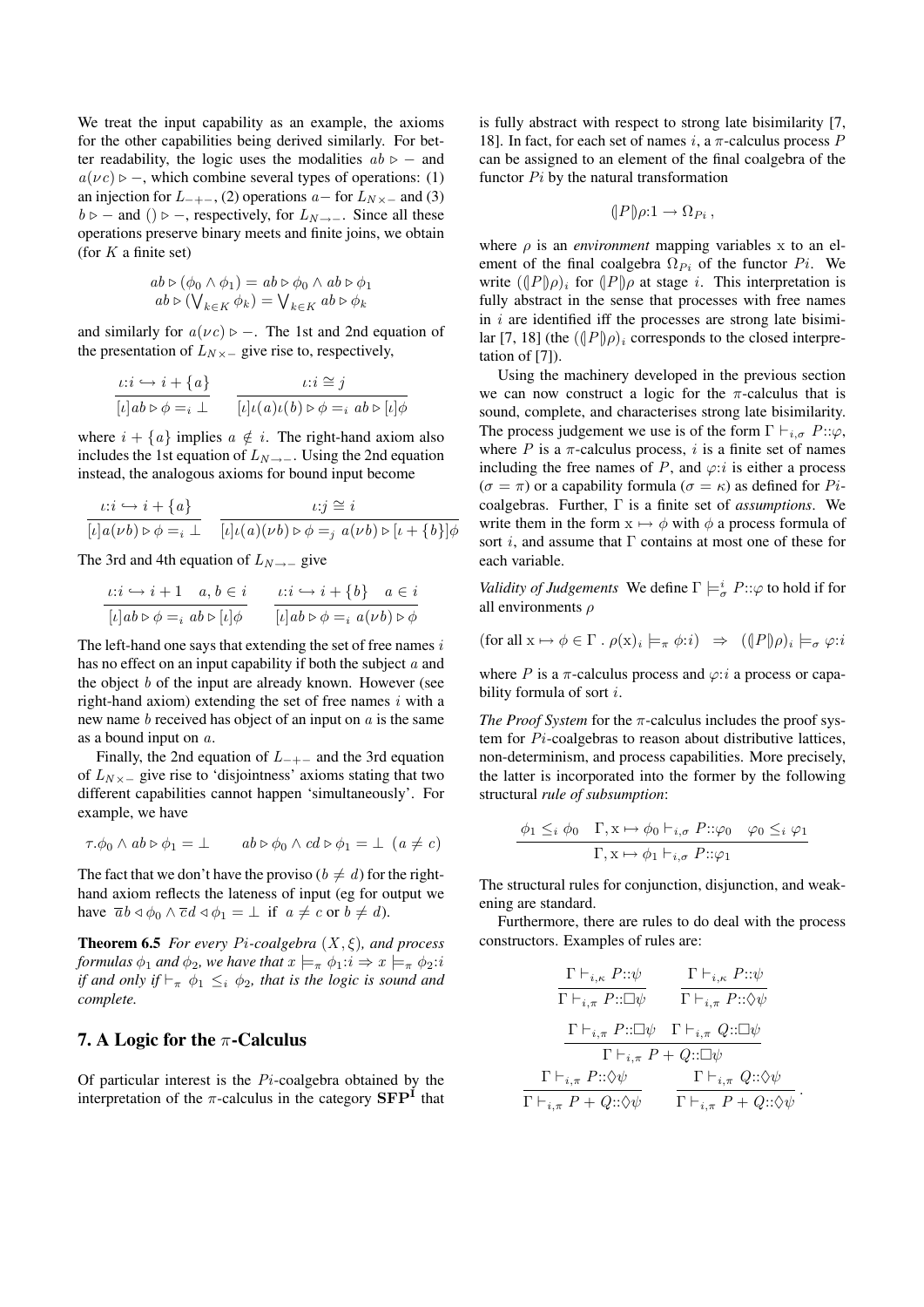Similar rules can be given for the parallel composition of processes as it can be decomposed using the auxiliary operators of synchronisation ( $\vert\vert$ ) and left merge ( $\vert\vert$ ).

More interesting for us are the rules for *input*

$$
\frac{\Gamma\vdash_{i,\pi} P\{c/b\}::\phi \quad b\not\in i}{\Gamma\vdash_{i,\kappa} a(b).P::ac\rhd\phi} \qquad \frac{\Gamma\vdash_{i+\{b\},\pi} P::\phi \quad b\not\in i}{\Gamma\vdash_{i,\kappa} a(b).P::a(\nu b)\rhd\phi}.
$$

The first rule is about selecting the right behaviour when receiving an old name  $c \in i$ , whereas the second rule handles the reception of a new name (i.e.  $b \notin i$ ). In both rules we have  $a \neq b$  because  $a \in i$  by well-definedness of the formulas, whereas  $b$  is assumed not to be in  $i$ . The rules for *output* and *silent prefixing* are simpler:

$$
\frac{\Gamma \vdash_{i,\pi} P::\phi}{\Gamma \vdash_{i,\kappa} \overline{a}b.P::\overline{a}b \triangleleft \phi} \qquad \frac{\Gamma \vdash_{i,\pi} P::\phi}{\Gamma \vdash_{i,\kappa} \tau.P::\tau.\phi}
$$

*Process restriction* and *synchronisation* are defined by considering all possible actions performed by the processes. We give two exemplary rules.

$$
\frac{\Gamma \vdash_{i,\kappa} P::bc \triangleright \phi \quad a \notin \{b,c\}}{\Gamma \vdash_{i,\kappa} (\nu a) P::bc \triangleright \phi}
$$
\n
$$
\frac{\Gamma \vdash_{i+\{b\},\kappa} P::\overline{a}b \triangleleft \phi \quad b \notin i}{\Gamma \vdash_{i,\kappa} (\nu b)\overline{a}b P::\overline{a}(\nu b) \triangleleft \phi}
$$

We conclude with the rule for *recursive processes*:

$$
\frac{\Gamma\vdash_{i,\pi}\mu x.P::\phi_0\quad \Gamma[x\mapsto\phi_0]\vdash_{i,\pi} P::\phi_1}{\Gamma\vdash_{i,\pi}\mu x.P::\phi_1}
$$

.

This rules has to be applied finitely many time so to unfold the recursive process  $\mu x.P$  as much as necessary.

The main result of our paper states the soundness and completeness of the logic for  $\pi$ -calculus processes.

Theorem 7.1 *For every process* P *with free names in* i*, finite set of assumptions* Γ *and process formula* φ:i

$$
\Gamma \vdash_{i,\pi} P :: \phi
$$
 if and only if  $\Gamma \models_{\pi} P :: \phi : i$ .

This result is proved in the same fashion as for Abramsky's endogenous logic of terms, using the isomorphism  $\eta_{Pi}$  of Theorem 5.1 between the final coalgebra of  $T_{Pi}$  and the dual of the initial algebra of  $L_{P_i}$ . Indeed, for each environment  $\rho$  we have

$$
\eta^{-1}(\{ [\phi]_{=} | \Gamma \vdash_{i,pi} P : : \phi \} = (P \circ \rho)_i .
$$

In other words, the elements of the final coalgebra of  $T_{Pi}$ given by the semantics of process  $P$  at each stage  $i$  are identified with the formulas we can prove to hold of  $P$  in our logic.

As a consequence of Theorem 7.1 we have a similar soundness and completeness result. Further, strong late bisimilarity coincides with the logical equivalence.

Strong late congruence Strong late bisimilarity is not closed under input prefix [17]: to obtain a congruence, processes have to be bisimilar under *all* name substitutions.

Following Stark [18], for a set of names i, we write  $N^i$ for the functor  $I \rightarrow SFP$  obtained as the |i|-fold product of N. This way, elements of  $N_j^i$  are (not necessarily injective) substitutions  $\varsigma:i\to j$ . For any process P with free names in i and environment  $\rho$  mapping each variable x to an element of the final coalgebra  $\Omega_{P_i}$  of the functor  $P_i$ , we define a morphism  $[P]^i \rho: N^i \to \Omega_{P_i}$  by taking

$$
([\![P]\!]^i \rho)_j(\varsigma) = ((\![P\varsigma]\!] \rho)_j,
$$

for any set of name  $j \in |\mathbf{I}|$  and substitution  $\varsigma \in N_j^i$ , where  $P_{\varsigma}$  is the process P with all free names  $a \in i$  substituted by  $\zeta(a)$  (this corresponds to the *open* interpretation of [7]).

From the logical point of view, for each  $i \in |I|$  we extend the syntax of our logic for the functor  $Pi$  with another tier 'c' for lifting processes formulas to morphisms. Its syntax consists of the usual rules for conjunctions, disjunctions and injective renaming plus the following rule

$$
\frac{\varsigma \in N_j^i \quad \vdash_{\pi} \phi : j}{\vdash_c \varsigma \rightarrow \phi : i}.
$$

These formulas are used in the process judgement for strong late congruence. The latter is of the form  $\Gamma \vdash_{j,c}^i P::\theta$ , where P is a  $\pi$ -calculus process with free names in i,  $\theta$ : is a formula as described above, and  $\Gamma$  is a finite set of assumptions, each of the form  $x \mapsto \phi \in \Gamma$  where  $\phi$  is an *ordinary* process formula of sort j.

The semantics of such a process judgement is obtained by interpreting the extended formulas as a morphisms from  $N_j^i$  to the initial algebra for the dual of the functor  $Pi$ . In particular, for any  $\pi$ -calculus process P with free names in *i*, and *extended* process formula  $\varsigma \rightarrow \phi$ :*i* with  $\varsigma$ :*i*  $\rightarrow j$  a (not necessarily injective) substitution, we say

$$
\Gamma\models^i_{j,c} P::\varsigma\to\phi
$$

to hold if and only if, for all environments  $\rho$ 

$$
(\text{for all } x \mapsto \phi' \in \Gamma \cdot \rho(x)_j \models_{\pi} \phi': j) \Rightarrow ([\![P]\!]^i \rho)_j(\varsigma) \models_{\pi} \phi:
$$

The other cases of conjunctions, disjunctions and injective renaming of extended formulas are treated as expected.

A sound and complete proof system for strong late congruence is obtained by extending the judgment for strong late bisimulation with the following rule:

$$
\frac{\Gamma\vdash_{j,\pi} P\varsigma::\phi}{\Gamma\vdash_{j,c}^{i} P::\varsigma\rightarrow\phi}.
$$